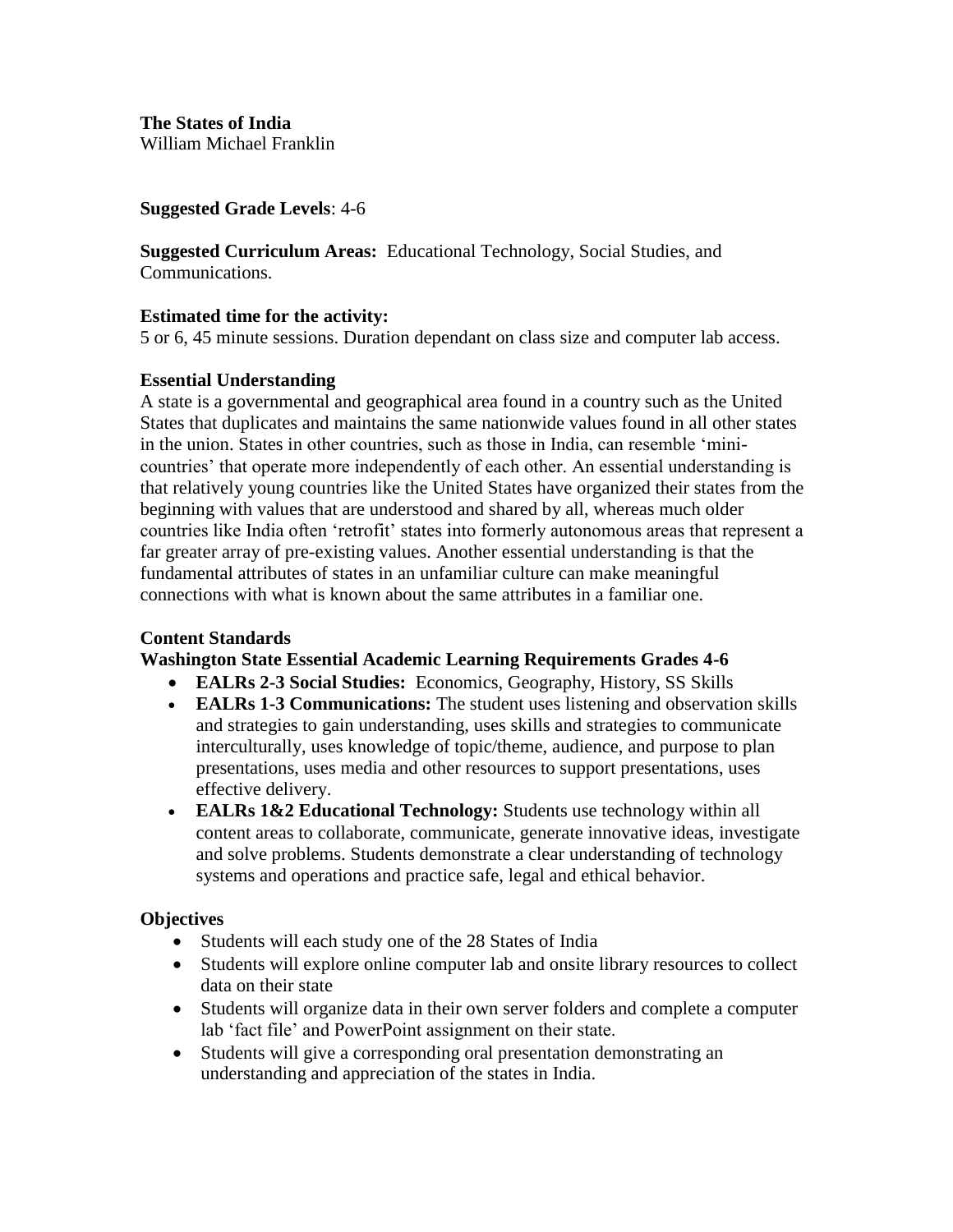#### **Background Information for Teachers**

For best learning, teachers will want to precede this unit with a study/report on US states.

If the class size exceeds 28 students, add the 7 Union Territories as needed.

This type of lesson could be adapted to the study of other countries with states (e.g., Australia, Germany, Brazil, Mexico) or, with alterations, a study to compare states and provinces (e.g., Canada, China).

Find and greatly enlarge a state-demarcated map of India for classroom display. An online [Bing](http://www.bing.com/images/search?q=state+maps+of+India&qpvt=state+maps+of+India) state map of India is a good, free source of map varieties for printout or digital projection. A service like [FedEx Kinkos](http://fedex.kinkos.com/fpfk/index.php) is a good source for making oversized, white board-sized prints.

Have access to a server (or some safe digital storage device) to which students can independently save, edit and retrieve their accumulated materials and projects.

Create a resource folder for India on your class website or class 'dropbox' for students to access. Explore, select and post the Websites Resources (and their many links) that will be suitable for your students to use in their own state fact files and PowerPoints.

Create a 'fact file' template in *Kidspiration* or *Inspiration* (or word document if you don't have either) that you will project and handout as a student guide (see Day 2 for details).

Purchase in advance (or acquire through your school/district/public library) some of the books in the *Book List*. Amazing India: A State-By State Guide is especially useful.

#### **Activities**

# **Day 1**

Spend at least a 45 minute period with the class examining the enlarged map or map projection that demarcates the 28 states and, if needed, the 7 Union Territories.

- 1. Assign each student a state/UT, or if preferred devise a random selection procedure such as having students pull a name from a hat (or turban!). Help practice the pronunciation of the states with the students.
- 2. If students have recently completed a US state report (highly recommended), they should be aware that the continental United States are grouped into geographical regions that we call the Northwest, Southwest, Northeast, Midwest, etc. Unless your enlarged map already does this, outline and name the 6 regions/7 UT of India around the states they encompass thusly: **North:** Jammu and Kashmir, Himachal Pradesh, Punjab, Haryana, Uttarakhand, Uttar Pradesh, Rajasthan **East:** Bihar, Jharkhand, West Bengal, Orissa **Northeast:** Sikkim, Asom, Aranachal Pradesh, Nagaland, Meghalaya, Manipur, Mizoram, Tripura **Central:** Madhya Pradesh, Chhattisgarh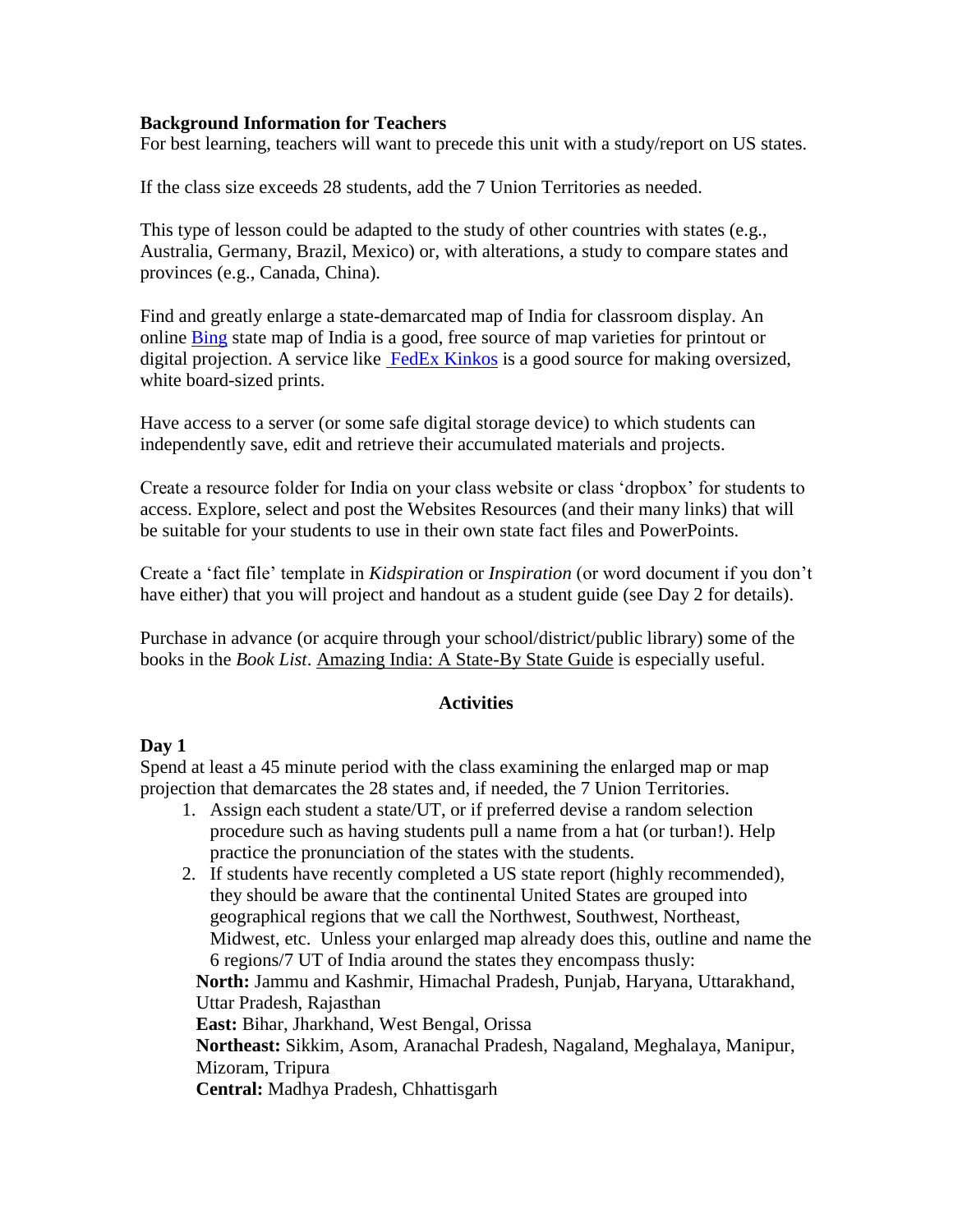**West:** Gujarat, Maharashtra

**South:** Goa, Andhra Pradesh, Karnataka, Kerala, Tamil Nadu **Union Territories:** Delhi, Chandigarh, Daman and Diu, Dadra and Nagar Haveli, Puducherry, Lakshadwee, Andaman and Nicobar Islands.

3. If possible, group the students together into their Indian 'regions'. This association will be become more meaningful for the students when they present their oral state reports by region. If you have to include Union Territories, group them together, too. Also explain that territories are like our own pre-state regions (e.g., Washington State was once part of the Oregon Territory) that were more under the control of the Federal Government.

# **Day 2**

- 1. Show students where all the book and material resources are (either your classroom or on reserve in the library). Assemble students in the computer lab and show them the resource file or 'dropbox' where they can access websites and the template in step 2, below. Demonstrate how to save, retrieve, etc.
- 2. Show students your 'fact file' template that you have created (ideally in *Kidspiration* or *Inspiration*) on an overhead/projection and hand out hardcopies. Demonstrate how to locate, copy and paste state picture, etc. Your fact file template should include the following:
	- $\bullet$  Size (in sq km)
	- Population
	- Capital
	- Rivers
	- Forests/National Parks/Wildlife Sanctuary
	- Languages
	- National Neighbors (adjacent states)
	- International Neighbors (adjacent countries)
	- State Animal
	- State Bird
	- State Tree
	- State Flower
- 3. Explain that the fact file will be filled out in pencil on the handout first, then typed into the template and saved. When this is completed, the information will be transferred into PowerPoint slides as part of a larger project that includes unique pictures, audio files, and important facts about history, people, art and music that represent their state.
- 4. With any time that may be left, have students begin researching their fact file information. Collect the papers and save for the next day/session.

# **Days 3-4**

1. Pass out the fact file papers and have students complete the tasks started on Day 2, including transferring the written information on the fact file handouts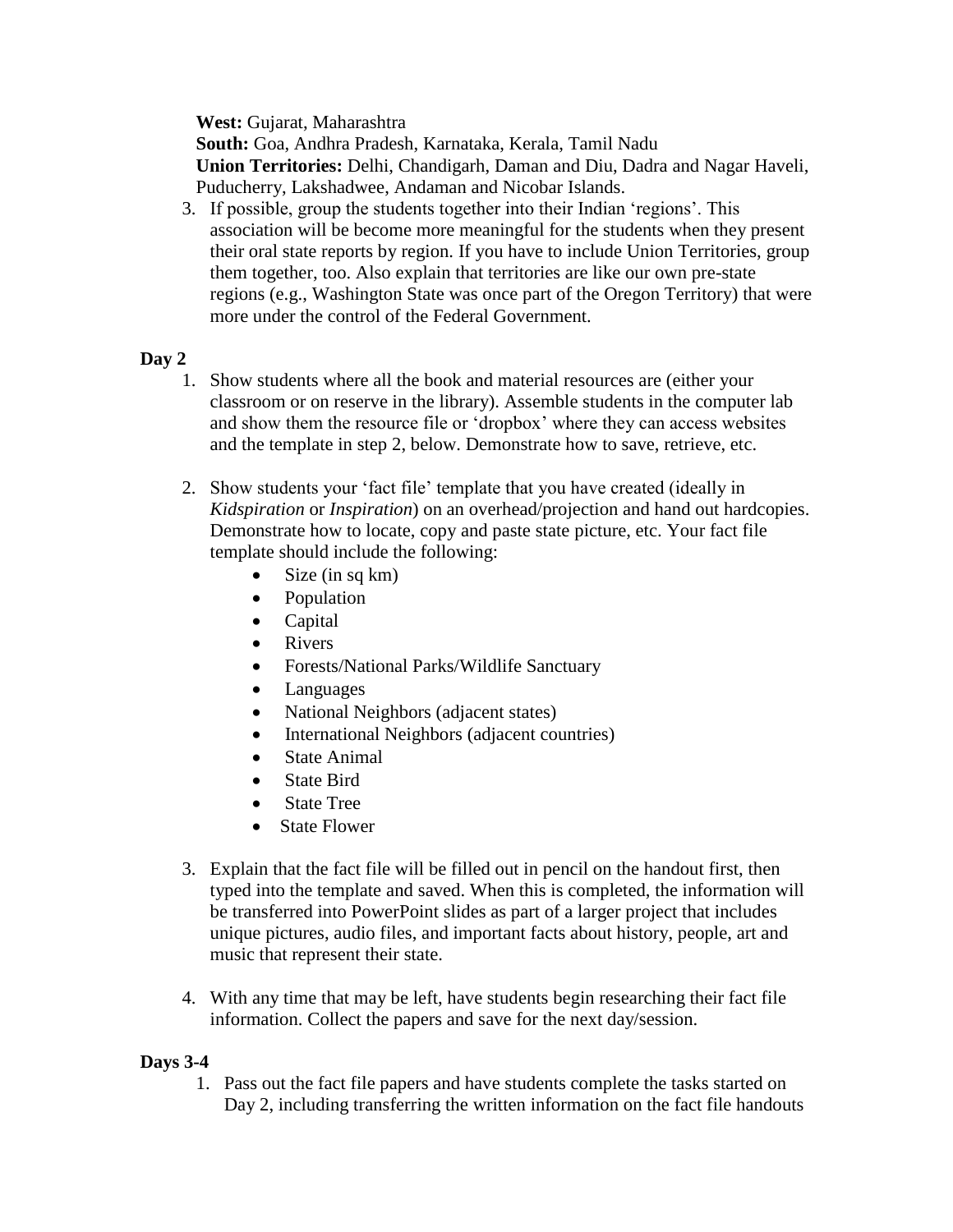to the fact file template and saving that to their own 'saving space' (either a unique student 'dropbox' or flashdrive, for example).

- 2. When all students are finished with step 1, review the access information and requirements for the PowerPoint that follows. The PowerPoint should include:
	- A minimum of 10 slides, maximum 20.
	- A title page slide with state name in a large font, student name in smaller font, and a background state-related picture and audio music file. The audio music file, if appropriately subdued, may continue for all remaining slides. Different background pictures, foreground pictures and audio music file may be on each slide, as long as long as they are relevant to other information on the slide.
	- At least 3 slides with the transferred fact file information included.
	- At least 1 slide on state history (e.g., the word *Sikkim* comes from the Limbu word 'suhim', meaning 'new house').
	- At least 1 slide on state music (e.g., the bamboo trumpet is one of the oldest musical instruments in *Nagaland*).
	- At least 1 slide on state art (e.g., Bidri is an ancient craft using silver wire in *Karnataka*).
	- At least 1 slide on a famous state person (e.g., Prince Siddhartha, best known as Buddha, was born in the state of *Bihar*).
	- At least 1 slide on a famous state city or monument (e.g., Varanasi, the world's oldest city and center of the Hindu faith, is in *Uttar Prades*h)
	- 1 slide on something the student thinks is the best (or favorite) thing about the state!

# **Days 5-6**

Before individual PowerPoints are shown, reassemble students in their 'regional groups' again and have them brainstorm what they think are 'linking commonalities'. Prompt by suggesting they think about some things like:

- what languages are spoken (Hindi, Urdu, Bengali, English, Garhwali, Kumaoni, Monpa, Miji, Aka, Sherdukpen, Apatani, Adi, Hill Miri, etc.)
- What kind of work do people do (is farming or fishing important, is growing rice, tea or apples big here, etc.)
- What is the weather or landscape like (is there heavy monsoon weather, is the land flat or does it have a lot of mountains, etc.)
- What was important about their history (did the Moghuls rule in this region, did the English, Portuguese. French, Dutch or Americans have anything to do with this region? )
	- 1. Have students take some time and write down about 4 things they think they learned about their state. Have them be ready to memorize and present that information in a short, 1 or 2-minute oral report.
	- 2. Have students give a class presentation of their state PowerPoint, organized by region. Each student will follow this with a 1or 2-minute oral report on what they learned about their state.